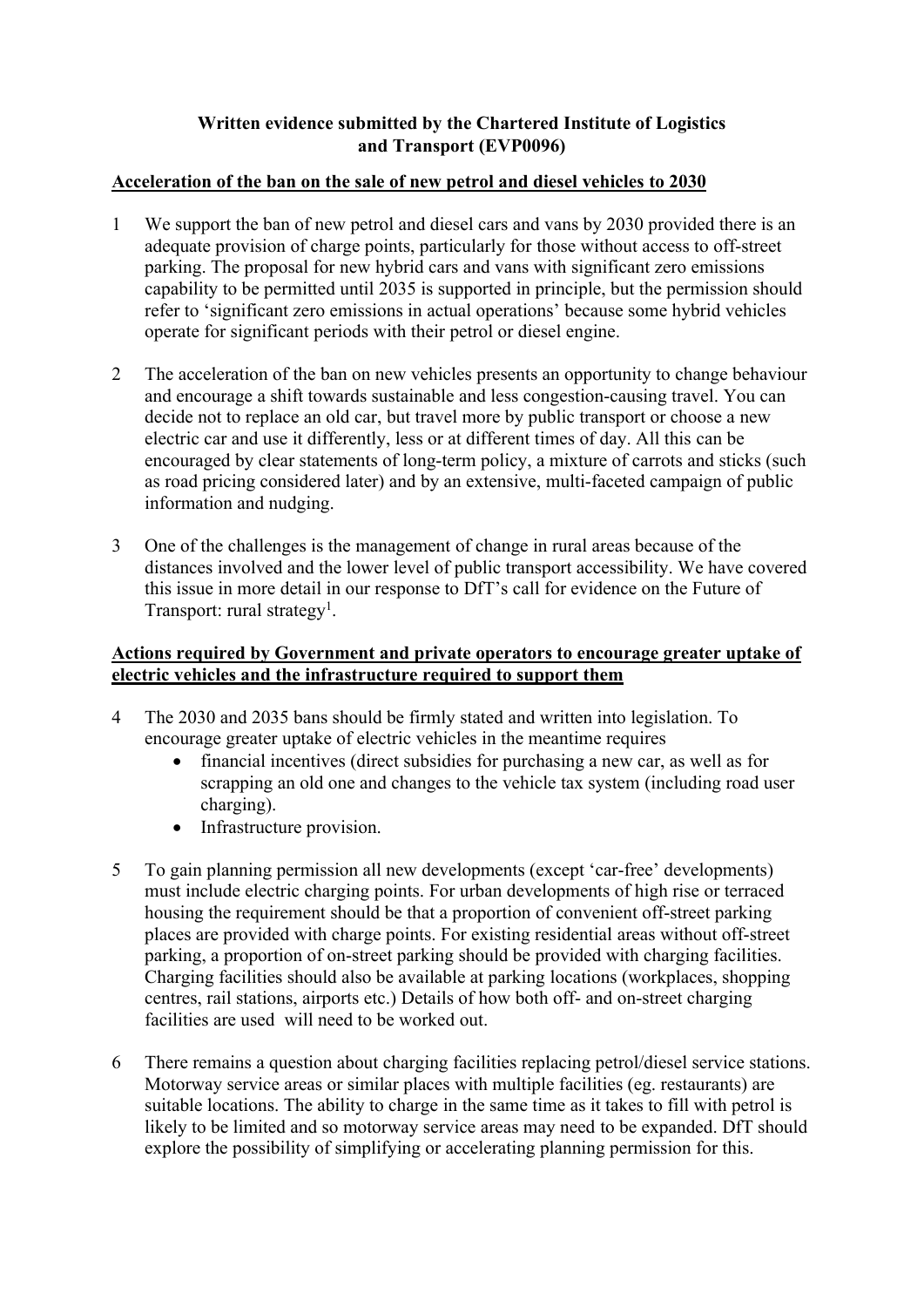## **Decarbonising buses**

7 Considerable progress has been made in improving the efficiency of diesel buses to reduce emissions and wider adoption of fully electric fleets and vehicles powered by other means including compressed natural gas, hydrogen fuel cells and biomethane. While there is a long way to go until non-diesel buses become the norm, partly due to high initial vehicle and plant costs and partly to draw on UK experience to date. decarbonisation presents a major opportunity. Bus services complement efforts to reduce vehicle pollution both by reduced emissions themselves and by attracting people away from car use.

# **Phasing out diesel HGVs**

- 8 The date of 2040 has been recommended by the Committee of Climate Change for the banning of sale of diesel HGVs. We believe that the replacement of diesel with electric power is entirely practical for most smaller HGVs which are typically deployed on radial distribution and local journeys. However, the technology choices in terms of motive power and supply infrastructure are more problematic for large vehicles covering long distances – typically heavy articulated HGVs up to 44 tonnes GVW. The options for decarbonising these movements include:
	- very large and heavy battery packs reducing payload, adversely affecting operating economics,
	- pantographs or induction charging which will require huge investment and take longer than to 2040 to install,
	- major charging infrastructure installations across the country with longer dwell times for vehicles – again a major cost in time for operators,
	- conversion to hydrogen which we consider to be a very inefficient use of energy and which requires major distribution investments.
- 9 The development of battery technology may mitigate some of these issues but that is not yet a clear, trajectory on the 2040 timeline. Furthermore, the installation of appropriate infrastructure for charging or hydrogen distribution in rural settings will be highly problematic and potentially uneconomic for these big vehicles.
- 10 HGVs built to Euro VI standards are very clean and by 2040 would be the minimum standard. In the context of the potential for bio-diesel fuels, we invite the government to consider a roadmap to decarbonisation of large HGVs (c. 200,000 vehicles) that transitions via bio fuels, allowing the most viable green technologies for HGVs to be identified and established.<sup>2</sup>

# **Road Charging**

- 11 In considering the possible use of road charging to reduce carbon emissions it is important to look at the issue in the round and not ignore other related problems such as local air pollution.
- 12 In principle, a well-designed electronic road charging system would be a much fairer, more effective and more efficient means of reducing carbon emissions and local air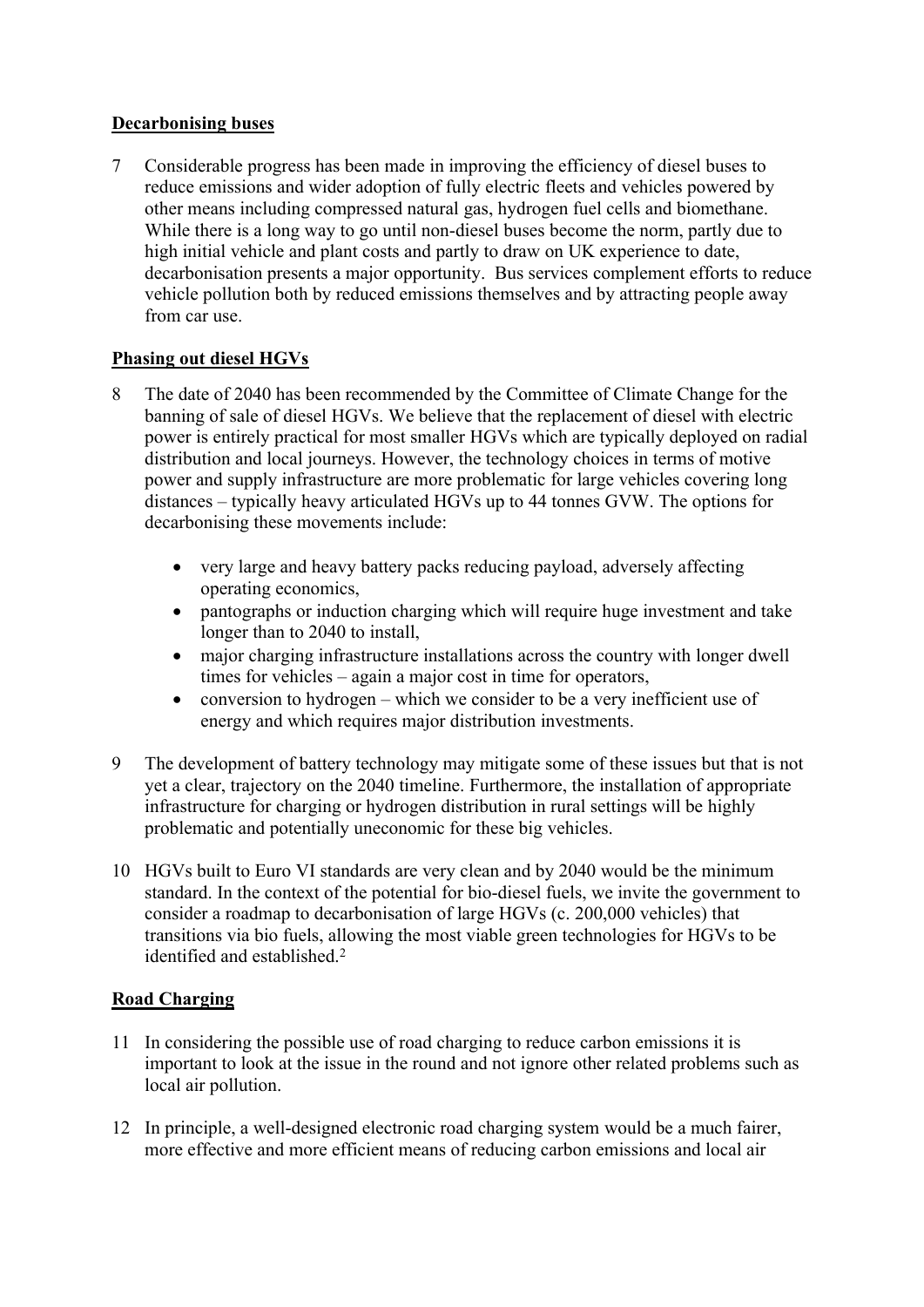pollution than the area-wide restrictions and charges introduced or proposed in a number of cities. It would

- (a) be proportionate to miles driven (and therefore environmental damage caused) and targeted on times and places where the harm is greatest
- (b) have the potential to deal with congestion which increases carbon and other tailpipe emissions
- (c) provide an incentive to travel less or use less polluting transport modes by giving people information to make personal choices about how, where and when to travel to meet their own needs while minimising the harm to society more generally
- 13 It could have several other advantages
	- It would be more convenient for road users by combining all charging regimes including existing tolls, congestion charges and ULEV charges in a single GBwide system<sup>3</sup>.
	- It could plug the financial hole caused by the drop of some £30billion a year in fuel tax revenue as we switch from petrol and diesel to electric or other non-fossil fuel vehicles.
	- In the long run this would not only be fairer but also avoid the side-effect that a drop in running costs per mile for electric vehicles will increase traffic demand and congestion.
	- Part of the revenues from the charge could flow to the areas on which the road mileage takes place. This would make it possible eventually to devolve responsibility and resources to local areas to develop and implement transport and land use strategies tailor-made for their areas without the need for involvement by Whitehall.
	- Provided that the charges are classified as a charge not a tax, some £30 billion a year would be removed from national taxation and make a significant reduction in its % of GDP
- 14 The Institute would strongly favour the development of a system of this kind, but the implementation and operation face a number of challenges. These include technical, political and public acceptability. Implementation could be difficult and would need to be gradual
- 15 Two key issues will be:
	- (a) what type of charging regime would be acceptable to the public?
	- (b) how confident can we be that a major computerised system on this scale could be successfully implemented?

## **Public Acceptability**

16 An electronic pay-as-you-go regime would probably be regarded by most road users as fair if the amount raised were broadly similar, for each vehicle type, as the revenue from fuel duty now. Responses to public opinion surveys (including a study by the Independent Transport Commission<sup>4</sup>) suggest that this would be the case but it would be crucial to guarantee that revenues would be spent on roads and other transport improvement and not be a stealth tax. A charge with environmental and health objectives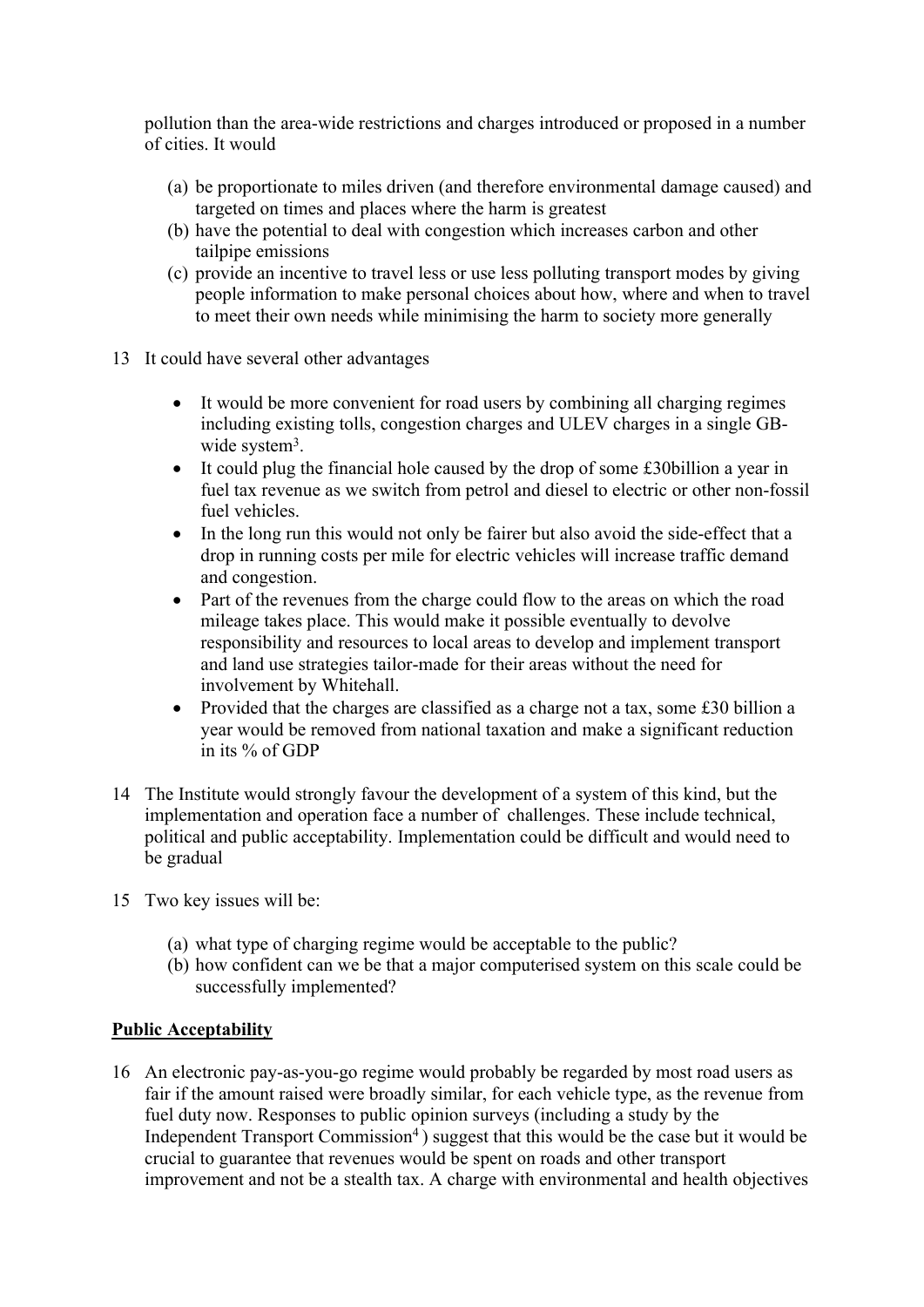will be more popular than one designed solely to reduce congestion by charging more for busy roads.

- 17 A significant part of the revenue from charging should be allocated to the highway authorities on which the mileage occurs. This will be part of the assurance to road users that it will not be a stealth tax.
- 18 A number of additional points need to be considered to ensure that urban charging is fair and seen to be so.
	- (a) have road users faced by a high peak hour charge got a realistic alternative?
	- (b) will poorer people be particularly disadvantaged?
	- (c) will the charge drive economic activity away from the area?
- 19 The main way of dealing with these justifiable concerns is to introduce charging as part of a broader urban strategy that includes improvements in public transport and measures to facilitate other behaviour changes such as car sharing, park-and-ride schemes, cycling and walking and more flexible working hours, supported by land use planning policies and sustainable transport alternatives aimed at reducing car dependency.

### **Social impact**. **Winners and losers.**

- 20 The general position is that road charging as an alternative to fuel duty benefits people who travel at less busy times or on quiet roads, particularly in rural areas and people for whom punctuality and lower congestion are very important such as health, delivery and service providers and other workers; and families travelling to the airport.
- 21 The "losers" are peak hour commuters in cities. But whether they are individually worse off depends to a great extent on the availability and quality of alternative forms of transport and how flexible they can be in their journey times or sharing cars with others. The poorest inhabitants on the whole benefit, because many do not own cars and their transport services would be improved as a result of the new investment funded from the charge. But there will be some car users, including those on low incomes who have no choice in the time of their journey and yet cannot afford to pay the charge. A number of steps could be taken to help them, including night-time buses in major cities, encouraging employers to offer more flexible working hours and specific exemption from the scheme or rebates.
- 22 Detailed studies of the likely impacts have been published by the Social Market Foundation and Imperial College<sup>5</sup>

#### **Lessons to be learned from other countries**

23 Urban charging schemes have been successfully introduced in Stockholm and Singapore. The main lesson to be learned from Stockholm is that it was introduced as an experiment on the understanding that it would not be made permanent if a public consultation voted against it. While many people were opposed initially because of fears about the impacts it would have, once the scheme was introduced and the actual benefits could be compared with the cost to users it received widespread support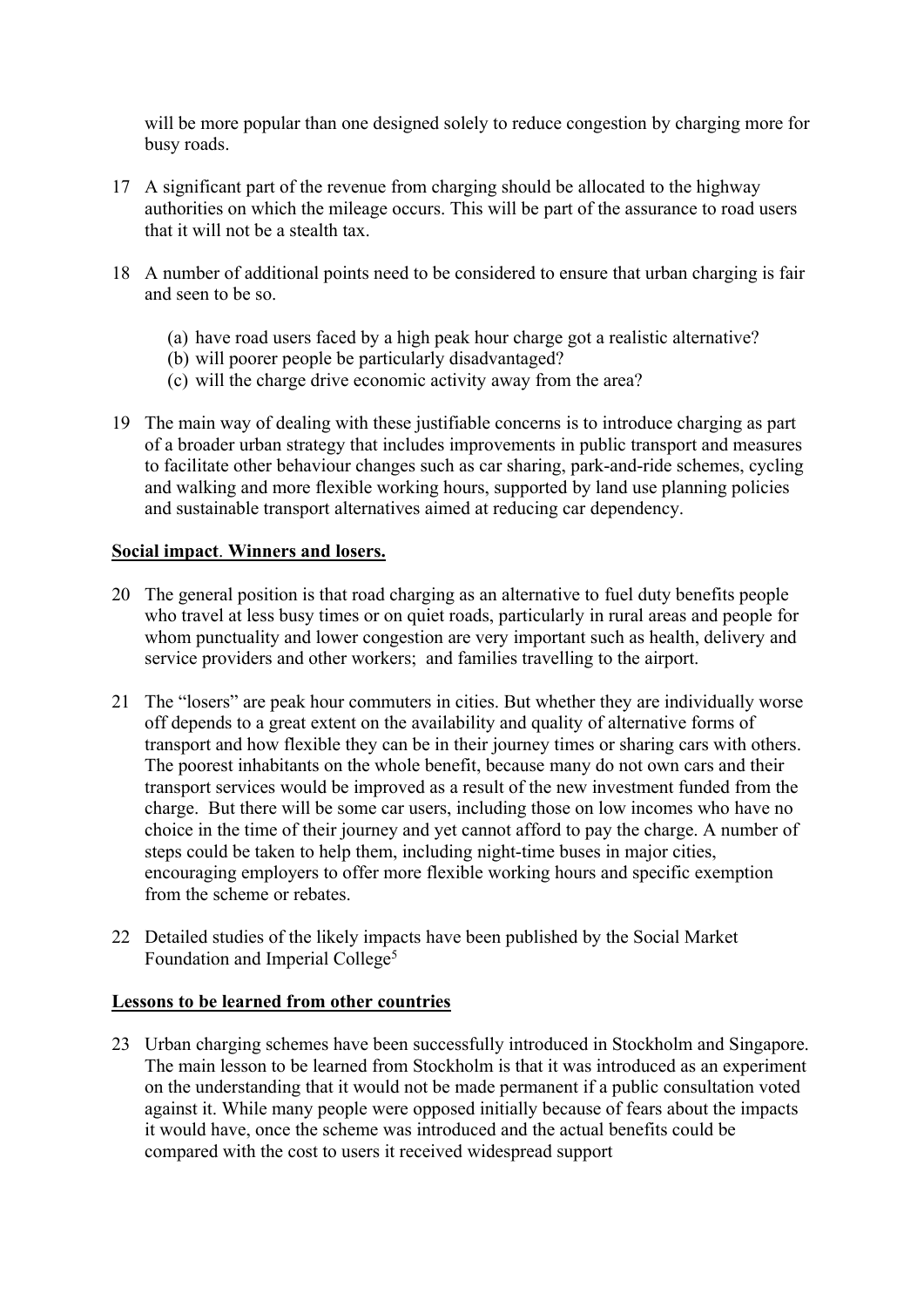24 A full review of overseas experience can be found in the IET Digital Library<sup>6</sup>. This includes reviews of Stockholm, Singapore, Gothenburg, Milan, Hungary and Oregon.

## **Privacy**

- 25 This is likely also to be a sensitive issue, because a system that charges by place, mileage and time of day would require drivers' movements to be tracked.
- 26 This may not be so serious a concern nowadays as most people have become accustomed to the use of systems that can see where they are, including mobile phones and cameras used to enforce speed limits, bus lanes and other traffic regulations. A possible protection for users is to delete details of place and time as soon as the payment has been received. Some drivers will however want the facility to ask for a detailed statement of their movements to justify the level of the charge (like details of individual calls in telephone statements). This might be accessible on-line protected by a password.

## **Technology**

- 27 It seems very probable that the GPS system used in smartphone technology could be used as the basis of a charging system. It is widely used by the logistics industry to track and manage freight and service vehicles and forms the basis for the on-line apps operated by Uber and black cabs (FREENOW). Modern vehicles often incorporate GPS tracking systems for vehicle security to facilitate the location of stolen vehicles.
- 28 The main issues are
	- 1. if the charge is to vary by vehicle characteristics in order to deal with air pollution and other issues, the device in the vehicle must be firmly linked to the vehicle
	- 2. enforcement that the device is switched on and cannot be tampered with by the vehicle operator to avoid the charge
	- 3. objections by users to having all their movement tracked and possibly seen by others (see above).
- 29 Ideally the in-vehicle unit (IVU) should be built in to prevent illegal *av*oidance of the charge. Suitable units are used in some car insurance schemes, which charge a premium reflecting when and where they drive.
- 30 Retrofitting all existing vehicles would be a major challenge unless a secure way can be found of using vehicle-specific smartphones backed by the use of ANPR to check that they are kept switched on and transmitting the signal to the road authority

## **Implementation**

- 31 Introducing an electronic road charging system on the whole network will be a major challenge particularly if it is accompanied by nationwide changes in fuel duty. Could it be introduced gradually?
- 32 It is helpful to distinguish between major inter-urban roads and cities. One suggestion is that the system could be introduced initially by Highways England on its trunk and motorway network. But this has one serious disadvantage. Experience with the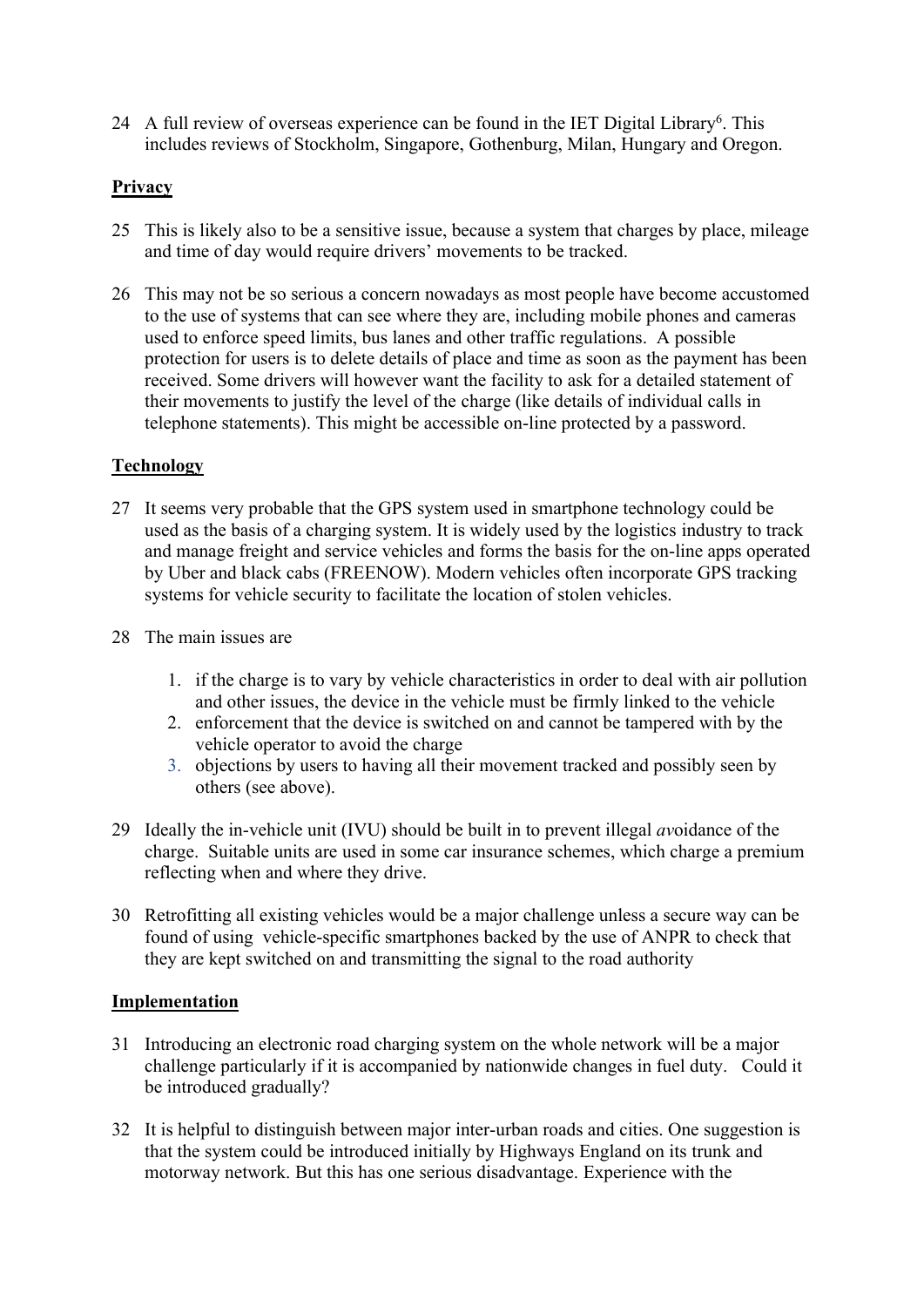introduction of the tolled M6, while the existing M6 was free of charge, and modelling by the Government on improvements to the A14 show that there is a serious problem of diversion onto other, usually much less suitable roads if one is tolled and the alternatives are not. Moreover, if electronic charges were combined with a reduction in fuel tax, demand for road use on the non-charged part of the network would increase.

- 33 It would almost certainly be better to introduce a simple charging system over the interurban and rural network as a whole.
- 34 Charging in urban areas is more important because air pollution and congestion are a much more serious problem there. But urban charging is also more contentious and needs to be done as part of an agreed land-use and transport plan, including measures to improve public transport and other improvements to provide acceptable alternatives for those priced off the use of their cars. These plans need to be tailor made for each area and are best carried out by local government. A trial could be held in London where there is a pressing need to replace the present system with one that is mileage based and varies by peak and off peak.
- 35 Our suggestion is therefore that a simple charge per mile, weighted by vehicle characteristics (including CO2, air pollution and noise) and set initially at a level broadly similar to the present cost per mile of fuel duty (5p) should be planned for all roads. It could be trialled on parts of the trunk road network where diversion to other roads is not a serious problem but then quickly extended once any snags had been ironed out. Vehicles on these roads would be required to have the necessary on-board technology. As the system is rolled out all vehicles would have to be so equipped.
- 36 Once it has been bedded in variations can be introduced, eg: reductions in rural areas and peak hour surcharges in cities.

## **Other Issues**

## **Scotland and Wales**

37 Since fuel duty is a UK wide tax, its replacement, or a combination of a reduction in the duty combined with the introduction of some new form of charge would need to apply across England, Scotland and Wales if border anomalies are to be avoided. <sup>7</sup>

## **Allocation of proceeds from charging**

38 Fuel duty is not hypothecated to transport expenditure but in practice fuel duty plus VAT raise more than central and local government spend on transport and considerably more than the spend on roads (only about 1/3 of the revenue). The balance funds public expenditure generally. If the road charge is regarded as a charge for a service, it would be natural for the VAT (£5.7 billion pa) to go to the Treasury, but policy decisions would be required on how the remaining £28billion should be allocated. While fuel duty is very cheap to collect, there would be major costs associated with implementation and operation of a road user charge.